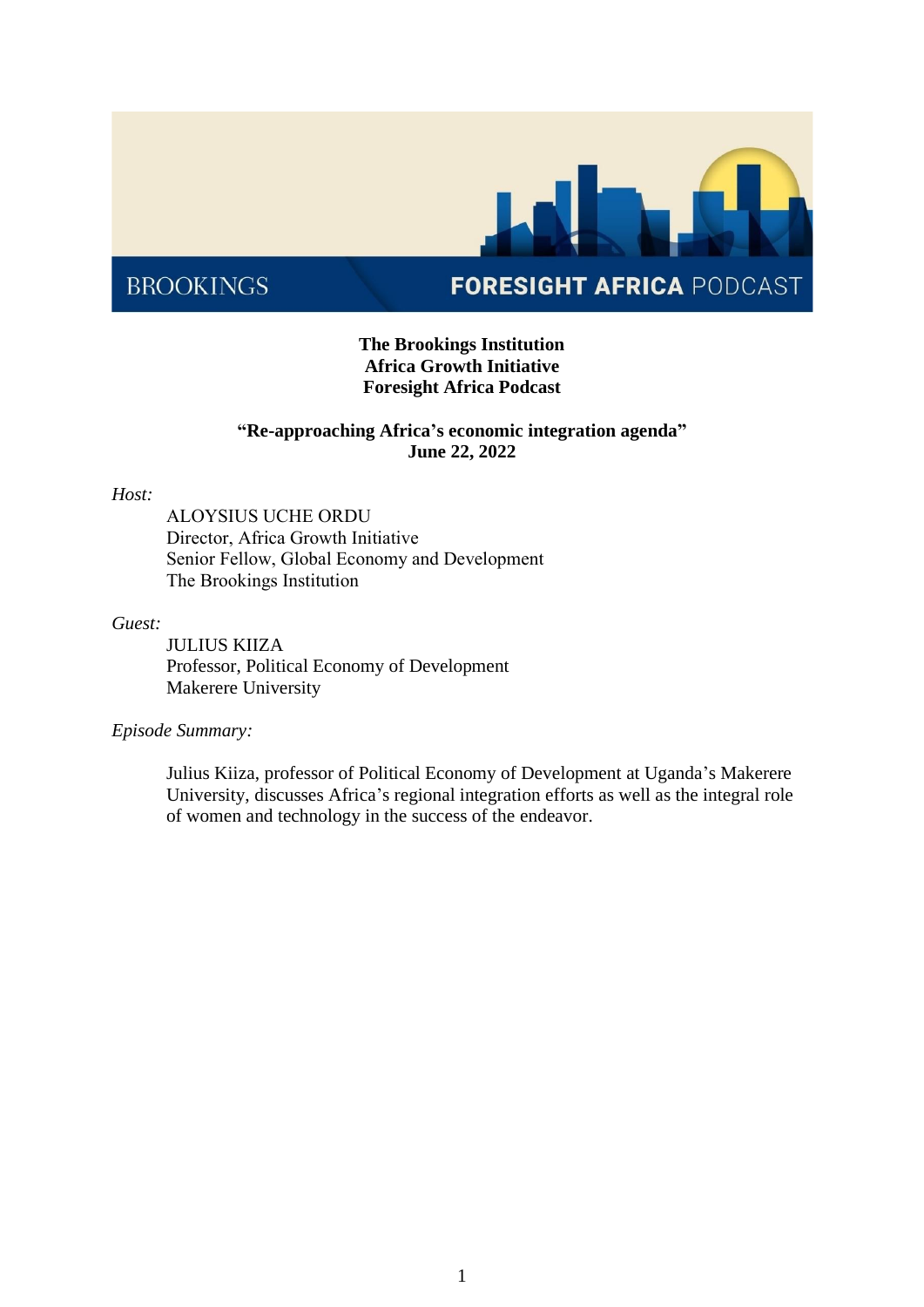**ORDU:** From the promise of new technologies to the innovative and youthful population shaping our continent's future, Africa is full of dynamism worth celebrating. Hi, I'm Aloysius Uche Ordu, director of the Africa Growth Initiative at the Brookings Institution and host of Foresight Africa podcast. Since 2011, the Africa Growth Initiative has published a high-profile report on the key events and trends likely to shape affairs in Africa in the year ahead. Entitled "Foresight Africa," the goal of the publication is to bring attention to these burning issues and to support policy actions to address them. With this podcast, we intend to engage the report authors, as well as policymakers, captains of industry, Africa's youths and other key figures.

Our guest today is Professor Julius Kiiza. Professor Kiiza is at the Department of Political Science and Public Administration, Makerere University, Kampala, Uganda. Professor Kiiza was a panel member when we launched "Foresight Africa 2022" in Kampala in May this year. Professor Kiiza, welcome to the show.

**KIIZA:** Thank you very much, Aloysius, thank you very much, colleagues at the Brookings Institution. I'm so glad to be here in this conversation tonight.

**ORDU:** Great. Thank you very much. Let's start, if you could share with our listeners how you got to where you are today, very briefly please.

**KIIZA:** Very briefly, I brushed shoulders with economists and other development policy professionals at Makerere University in America, in the UK, in Australia, across the world. So, in my process of brushing shoulders with these best and brightest economists, I have come to learn that there are different strands, different varieties of economics wisdom. There is a brand that appears to be dominant, and that is a brand that seems to speak the language of advanced industrial economies and the digital societies. But there is another brand which speaks the language of developing countries, which are still predominantly in Africa and in Asia, to some degree Latin America.

So, I come to understand that number two, when I read the history of development, many of today's advanced countries are telling poor countries in Africa and elsewhere in the world to do things that they did not do when they were at comparable levels of development.

So, my conversation today is guided by the understanding that many professionals in economics are literally saying, do as I say, not as I did to become rich and strong.

**ORDU:** Fascinating, fascinating indeed. In fact, thank you very much for those introductions. To pick up on where you left off, the discourse on Africa's development, as you know, is rich with catchy phrases like "competitive advantage," "transformative development," "inclusive development," "green growth," "green transition," et cetera, et cetera. What institutional and policy reforms are needed to deliver development benefits to the people of our continent?

**KIIZA:** What we discover is that the dominant discourse on development has started using catchy phrases, as you hinted: "transformative development," "green transition," "green growth," "smart industrial policy," and several others. Now, the problem is that these catchphrases appear to have been deployed as instruments of the dominant agenda without necessarily having the content that is needed. Nobody hates transformative development. Nobody hates competitive advantages. The problem is that these terms are used loosely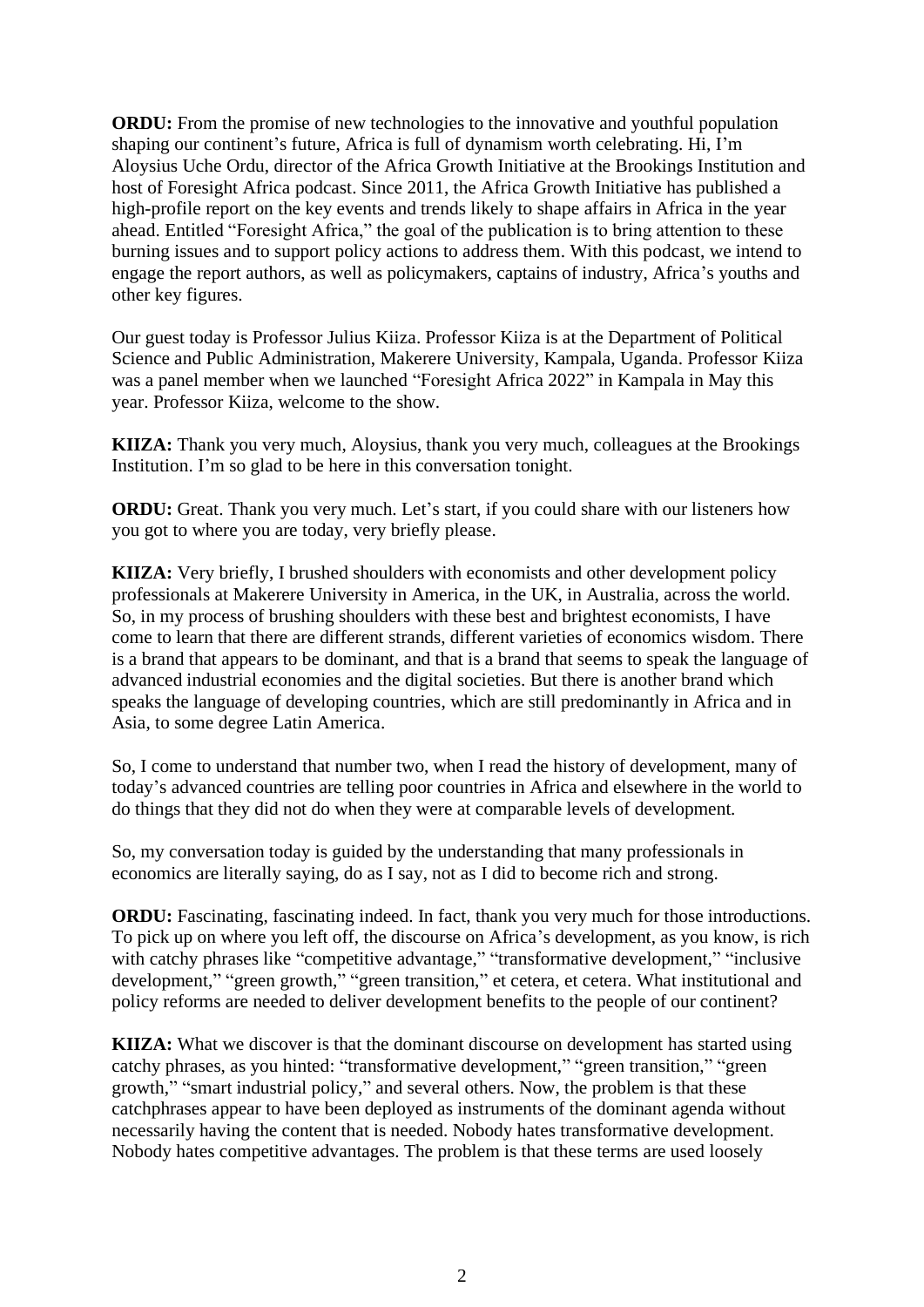without being impregnated with the content that would actually deliver what these concepts imply.

It appears, therefore, that the starting point is to review received wisdom. The starting point must involve interrogating the ideology, for instance, of free market capitalism, which appears to be underpinning most of these catchy phrases. To talk of reviewing the ideology of free market capitalism is to say, is it possible for us to understand that virtually all of today's advanced countries use the strong doses of economic nationalism. They use the strong doses of nationalistic institutions, such as MITI in Japan, the Ministry for International Trade and Industry, such as the Council for Economic Planning and Development.

Is it possible for us to understand that when Alexander Hamilton was secretary of the Treasury in the United States of America under the George Washington administration, he pushed for industrial policies driven by the understanding that America is for Americans and American ideas and principles and priorities; that the matters of Europe, the advanced economies of Europe in 18th century are matters for Europeans; that America must build its own institutions, its own infrastructure and its own economy using policies that fundamentally speak to the priorities of America.

So, in other words, in summary, these ideas that we need must be ideas building on countryspecific developmental institutions and country-specific development policy. Those kinds of ideas appear to be summarized under the ideology of economic nationalism. It appears, therefore, that the economic liberalism that is driving most of the current conversations has been introduced into the African development discourse prematurely.

**ORDU:** That's fascinating, Professor Kiiza. Let's take an aspect of what you've just said. The African Union Agenda 2063, which, as you and I know, seeks to build the Africa we want. Critical scrutiny suggests that the pursuit of a loose federation has taken an upper hand over a firm federalism known as the United States of Africa, which is what our founding fathers clearly had in mind when you think of Nkrumah, et cetera. So in your view, professor, what needs to be done differently to promote the firm model of a truly integrated Africa?

**KIIZA:** I think the first issue is to be able to understand that there are two broad histories of integration. There is the history of the weak confederation. Confederation means you are bringing together different sovereign states to surrender aspects of their power. But retaining the substantial proportion of their policy spaces. For example, you can decide that we are going to collaborate on matters of foreign policy, but not necessarily on matters of monetary and fiscal policy. So, the idea is that confederation speaks the language of meeting in talk shops. It is a language that is elitist.

And yet what we have seen as successful stories of integration, those stories that push for a firm United States, a firm unification. The typical examples worth quoting are the push from the 13 narrow colonies of America to the United States of America. The super powerful United States of America was built through the westward expansion. And the other example is the unification of Italy under Mussolini. The third example is the unification of Germany under Chancellor von Bismarck. The fourth example is the unification of Japan, beginning with the Meiji Restoration of 1868. What do we see in those successful cases? We are seeing the pursuit of political integration and economic union being pursued simultaneously, that is as joint objectives of state policy.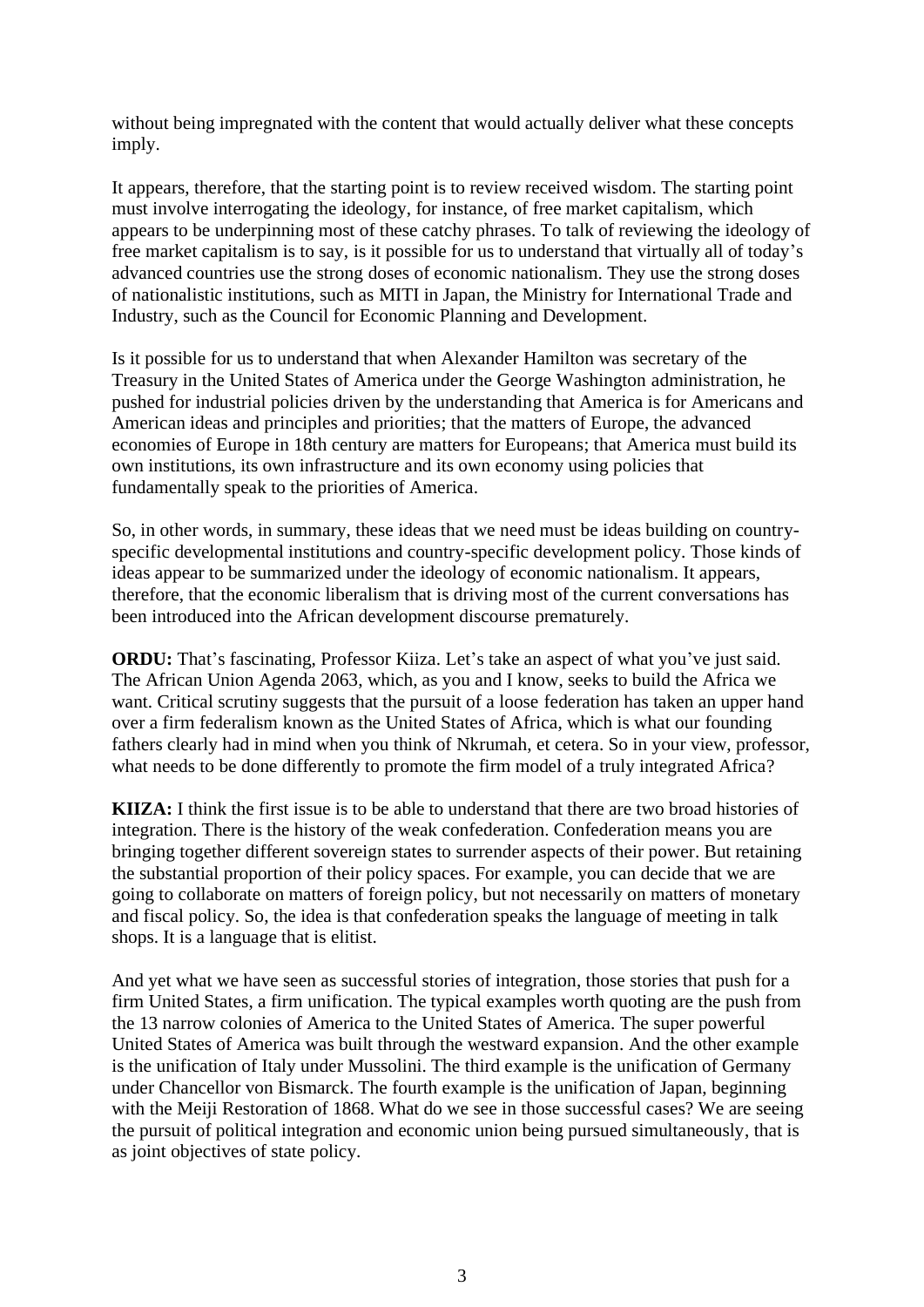The aim of these policies was to build a strong state, build a strong economy, which is being transformed from agrarian activities into high tech industrial manufacturing, and eventually digital services. The goal was to build a strong and enriched nation defined as citizens.

So, in other words, Africa has to choose. Do we want to continue meeting to have coffee and tea and wine in a confederation political dispensation? Or do we want to go deep, the line of the firm construction of the United States of Africa? I would go for the second option. The reason being that even under the best-case scenario, African economies that are integrating will have inequitable outcomes of development. The inequality can only be resolved via a central Africa-wide state that is capable of regulating economic activity; that is capable of pushing for progressive taxation; a state that is capable of redistributing the benefits of inequitable growth to other regions that may be lagging behind; a state that is capable of coordinating continent-wide infrastructure—for instance, in the standard gauge rail line, at the moment we don't have a standard gauge railway line across Africa. We need a state that will be able to coordinate investments in broad highways and in the ICT infrastructure. A nation that would be able to coordinate even the simple thing called language, a language of unification—maybe Kiswahili.

So, in other words, a central United States is extremely important as a precondition to economic liberalization. So, we need this strong state, a strong economy, strong coordinated institutions, and therefore a mode of development that is pursuing structural, social, economic transformation for the people of Africa.

**ORDU:** That's indeed fascinating. I just, while you were speaking, also thinking of the European experiment, because, as you say, the founding fathers of the European experiment, EU integration, were aiming for a United States of Europe at the very beginning, as you and I recall. Where they were driven by a number of factors, right, the notion of no more wars in Europe after the second war, no more wars. So that was a driving force in the idea of the EU. And another strong precondition was the strength of the leadership of these people, the men of vision, who really wanted to push through the agenda of the United States of Europe. I was just wondering, the points you made earlier, the preconditions in our case in Africa, do you think we have those preconditions to shoot for a United States of Africa?

**KIIZA:** I think the issue is that building the United States of Africa is not going to be easy. The invitation to the unification of Africa is not an invitation to a tea party. It is an invitation to serious work. We need to be able to build a new composition that pushes for the unification of our institutions, the integration of our infrastructure. So, it does not necessarily require that peace comes first. In fact, a centralized state will be part and parcel of that equation that is trying to resolve the issues of conflict.

I wish to submit that the model of integration, the loose confederation which the European Union has eventually settled for, is not the most ideal model to benchmark for Africa. It is not ideal because the European Union model leaves substantial powers to the sovereign states and it leaves room for each sovereign state to do what we may call Brexiting, to consider the idea of opting out. What we need is a firm United States. No part of America, however disgruntled, can be permitted to get out of the union. That's the kind of model we need.

I am not saying that the unification of Africa will result in equitable development by and of itself. And that's the reason why we need a state with firm institutions to be able to promote growth but also redistribute the fruits of growth across the continent. We need this United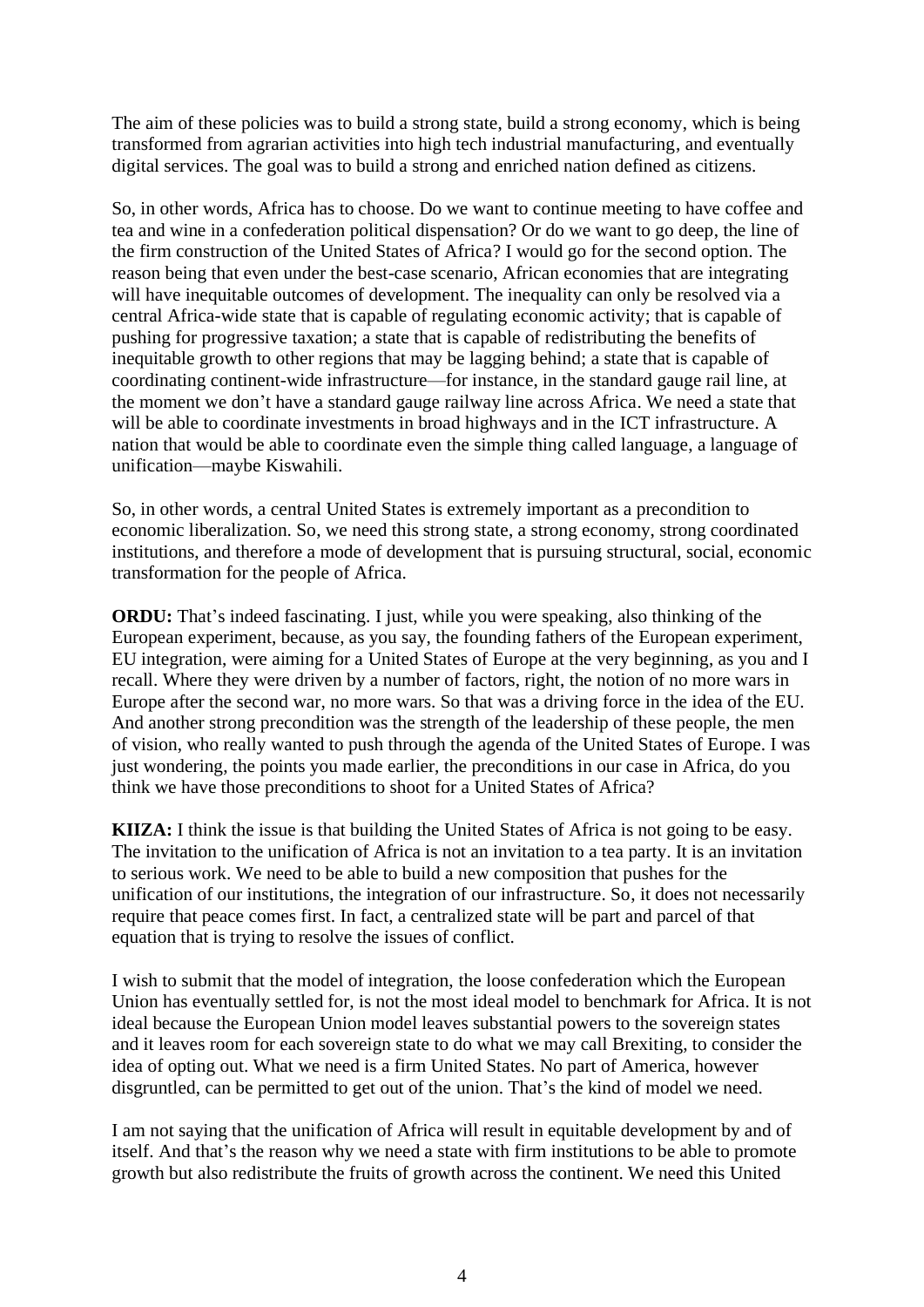States of Africa to be able to promote inclusive growth and inclusive development. We need a United States of Africa to be able to promote the gender agenda and ensure that male and female are brought on board to contribute their very best on the understanding that we should have equal pay for equal work, that gender discrimination will be a thing of the past.

But we also need to coordinate our efforts, our pursuit for green growth, the transition into a green economy, the transition into the digital economy, robotics engineering. All of this experience shows are best done when we have a strong state to coordinate. The European Union model is not the best benchmark. The best benchmark, I repeat, would be Meiji Japan. It would be the United States of America. It would be the unification of Germany under Chancellor von Bismarck. It would be actually even the United Kingdom is a better model.

So, the point is that we need to rethink our received wisdom and get away from the loose confederation experiment that permits certain sovereign states to opt out of the union.

**ORDU:** Fascinating indeed. Talking of the centralized state, Professor Kiiza, China has emerged as a top development partner of African countries. Does Chinese capital constitute a new form of imperialism, in your view? And in what ways can African countries leverage Chinese capital without succumbing to foreign domination and control?

**KIIZA:** Two quick things. The greatest commentators on China as a new form of imperial power in Africa are mainly the traditional lenders to Africa. These traditional lenders—we call them now affectionately "development partners"—have been very good in terms of sponsoring health care, so HIV/AIDS; in terms of sponsoring maternal health; in terms of sponsoring workshops. So, talk shops, we talk about rights, democracy, et cetera.

I'm not saying these are not important, but what Africa identity needs as a matter of priority is infrastructure such as standard gauge railway lines, such as broad highways, such as the ICT bandwidth. And this is where China came in a space that is underpopulated by Western donors. Now the West that is crying foul, that is telling us that China is a bad development partner, has actually been absent in these spaces that are needed to unlock the obstacles to Africa's development. So, the talk of China as the new imperial power is dominated by the traditional donors who appear to be saying China is editing us out of the development equation in Africa and in Latin America and in Asia.

So, I want to be clear, China is not a charity house. So, Chinese capital like Western capital is driven by political considerations of the aid giver. The only issue that African recipients of Chinese aid, just like Western aid, need to understand is that in the aid dispensation you get what you negotiate, not necessarily what you deserve. So, whether African countries are living with China or Western powers, we need to negotiate and get the best possible outcome.

So, yes, there are components of neo-imperialism in Chinese assistance, but they have to be negotiated. It is our duty as Africans, it is our duty as aid recipients to say, are we getting the aid that unlocks our obstacles to development. For example, by building standard gauge railway lines that will move labor, that will move industrial materials. For example, by attracting technology. It is our duty to take to negotiate technology transfer partnerships to ensure that when Chinese capital comes or Western capital comes to Africa, that there is a component of technology transfer. This is what China has done with the West.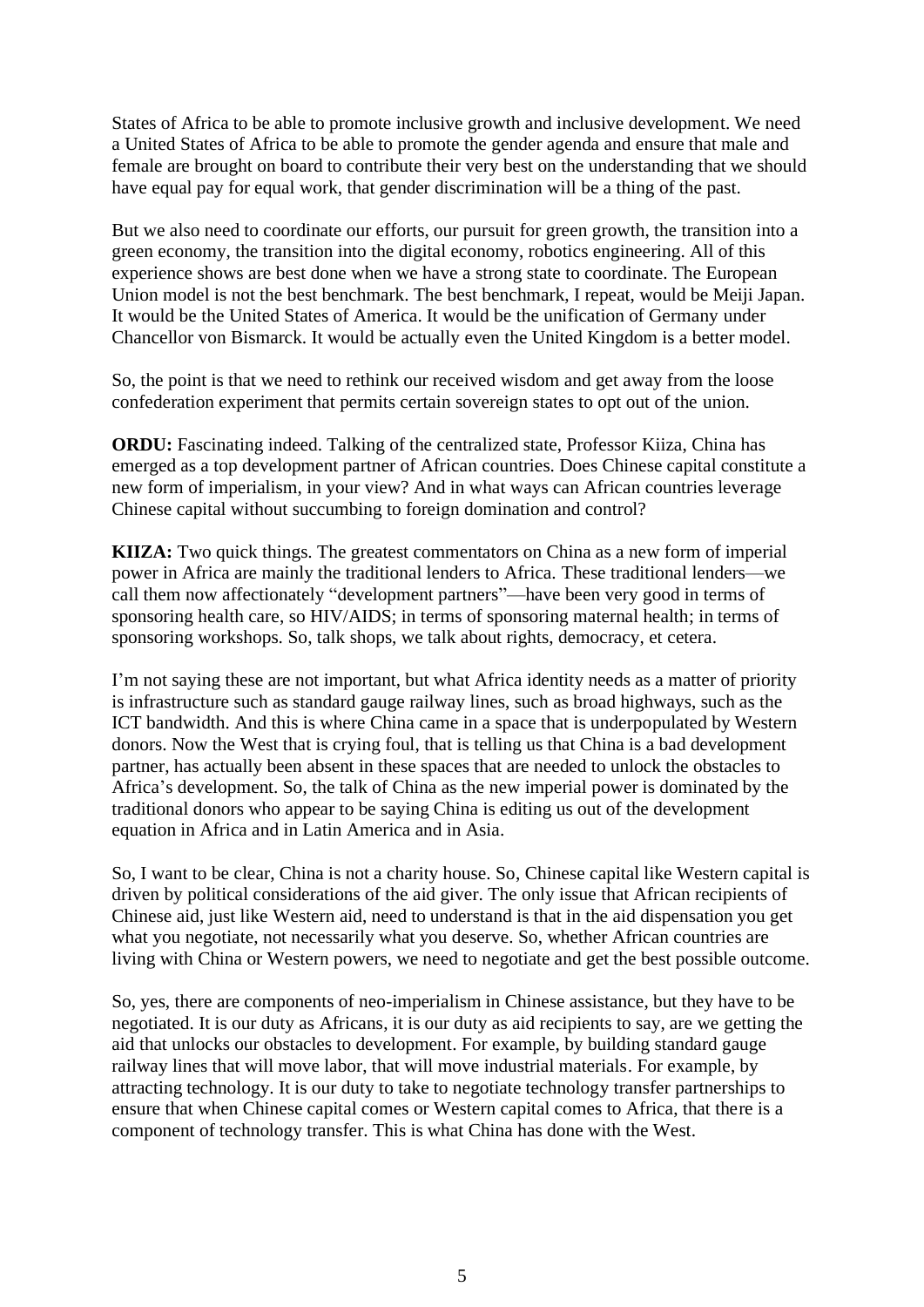But it is also our duty to invest in the training and skilling of our human resource in STEM disciplines—science, technology, engineering, and math—to ensure that a portion of the labor force that is working on projects funded with Chinese capital is actually local content. That it's our own citizens who are working with Chinese engineers and scientists to be able to build local content and local capacity. At the moment we are not coordinated, so the Chinese come with top-notch consultants, they come with advisors, they come with even the *jua kali*, "jua kali" is a Swahili word for hot sun. Even people driving forklifts are imported into Africa from China. We need to regulate that. We need to negotiate a better deal for Africa and ensure that a large portion of skilled labor is actually African. That way we are able to embark on technology transfer.

My point is simple: China is not a charity house, China is a sovereign power. A lot of funding coming from China is coming from sovereign sources, and China is still classified as a developing economy. So, the interest rates and the conditions of borrowing from China may actually be problematic. But China is good in that it is investing in infrastructure. And for many of the African economies where the leadership is actually not practicing liberal democracy, China says they have no problem with their form of governance, and will not impose governance conditionalities, nor human rights conditionalities. All we are doing is to invest in Africa in infrastructure, not caring about the way your economy is governed, perhaps in reflection to the mode of governance that's in China under the Chinese Communist Party, which is reforming to impose a system of Chinese capitalism with Chinese characteristics.

**ORDU:** Thinking of the emphasis on infrastructure, the founding fathers like Nkrumah, et cetera, envisioned east-west highways and railways and north-south railways and highways, and those were in the fifties and sixties. And here we are in 2022 and nowhere near the grand vision of Nkrumah and others. And even now it's only recently that we have Congo DRC entering the EAC in your region in East Africa. For the first time now we have the possibility of an Indian Ocean link in the Atlantic Ocean, but then we don't have the requisite infrastructure to go with that. I was just wondering your own thoughts on the enlarged membership of the EAC.

**KIIZA:** While the enlarged membership of the East African community is a welcome idea, the idea that Africans are beginning to talk the language of expanding our economic blocs, the regional economic blocs, that we are beginning to rethink the idea of the colonial borders, I think this is an important achievement. It means that we are no longer lamenting about the colonial borders imposed by a foreign power. We are saying we can actually rethink these colonial borders and promote socio-economic interactions.

So, DRC's membership into the East African community is a welcome idea. The devil lies in the details. When you bring the Democratic Republic of Congo into the East African community, it is even posing the most serious challenge of integrating the infrastructures of this region. So, we are talking of the need for coordinated standard gauge railway lines. But you know what? Whereas the East African community developed the Northern Corridor plan, which meant that building a standard gauge rail line from Mombasa through Nairobi to Uganda, Kampala, to Kigali, and eventually DRC, what we are seeing is that Kenya has gone ahead with the development of the standard gauge railway line. The funding for the Kenyan leg and the Ugandan leg was supposed to be Exim Bank of China.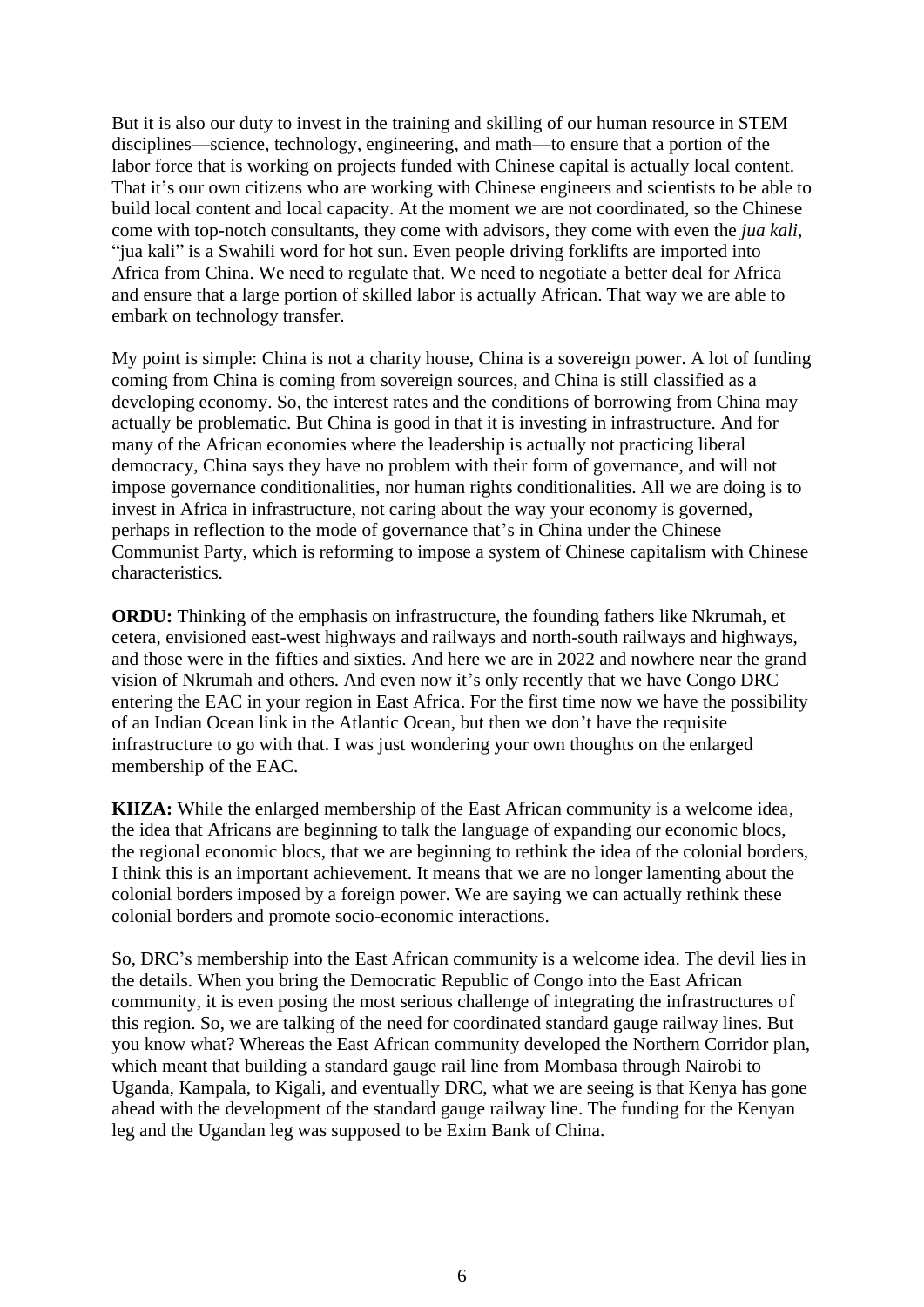Kenya, thanks to its leadership, the political elite from Mwai Kibaki to Uhuru, Kenya has been able to construct their standard gauge railway line. Uganda has had slow progress. The ruling party in Uganda calls it steady progress, defined as small baby steps at a time. Small steps improvement, thanks to COVID. The leadership in Kampala now says that most of the COVID cases that afflicted Uganda were imported by truck drivers from Kenya and from Tanzania.

So, the headship, the political leadership in Uganda now says we need to revive the railway line. But guess what? The political settlement is in favor of reviving the [old colonial] and slow colonial gauge. So it's not yet Uhuru for Uganda. It's not yet Uhuru for East Africa. So, unlike Kenya and Tanzania, under Mwai Kibaki that have embarked on impressive investment projects of standard gauge rail line, we in Uganda appear to have settled for a dysfunctional and inefficient colonial gauge, which is what we are reviving.

So, the point is that, among other things, we are going to have interoperability costs where the standard gauge rail line connects with the Ugandan narrow gauge. We are going to have issues of how to integrate DRC. We are going to have issues of this inefficient system being able to move industrial raw materials, and to move labor, to move capital, to be able to create wealth and economic transformation. And that infrastructural issue must be addressed.

But we also have the issue of roads. In Kenya, they are building broad highways. The only broad highway in Uganda is the Kampala Entebbe Express Highway. We need to learn from the Kenyan story. We need to learn from the Magufuli story of Tanzania, and be able to have plans and most importantly, work on the implementation of these plans.

So, we need to coordinate, but we also need to coordinate our learning institutions and develop a language that unites our people. The integration of economies is useless unless people are integrated, and we need a language. Language plays a miracle among societies. Once people can speak the same language, their collaboration becomes much better.

Now, to make the infrastructure investments, to make the connected language, to make the connected ICT bandwidth, we need to build the United States of East Africa. So, if it appears difficult and we cannot pretend that it is easy to build an Africa-wide the United States of Africa, then we should have the regional economic communities building region-specific United States. The hope is that eventually this can actually merger and build the United States of Africa.

Unfortunately, the leaders in the East African community have retreated from the idea of a firm federation to the idea of a loose confederation. So, the African disease is infecting East Africa as well. We have elites advised by orthodox economists who are saying all we need is economic integration. These elites are unwilling to surrender the sovereign powers of the individual nation states to a larger political entity, which I would call the United States of East Africa. That is where we need to invest our energies, our thoughts, and our priorities to build a strong United States of East Africa as we pursue economic integration, as we integrate our societies, as we integrate our knowledge institutions.

**ORDU:** So, it seems to me then, professor, is the African Continental Free Trade Area a friend or foe of durable development in East Africa, in West Africa, SADC, and the other "RECs" from your point of view?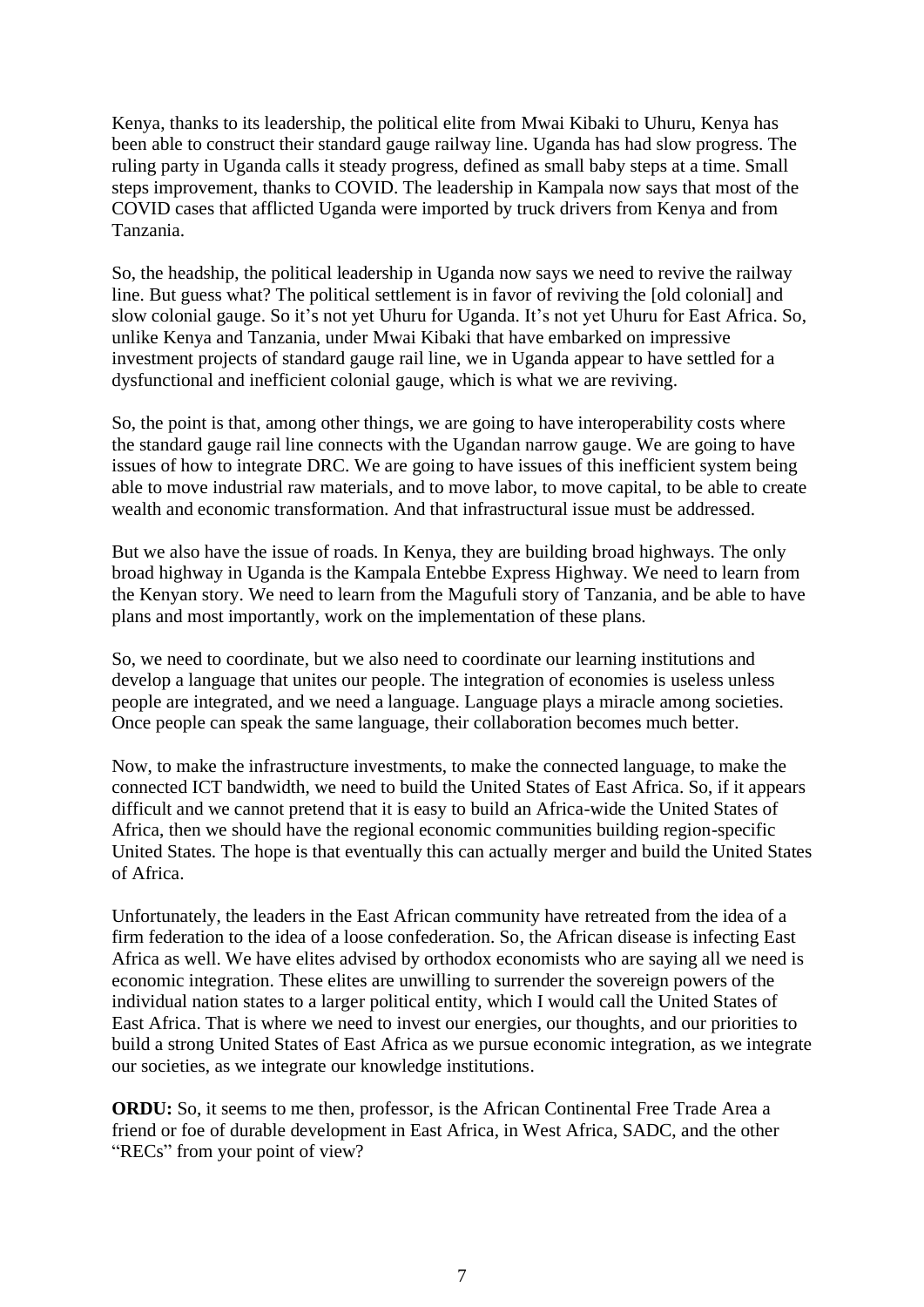**KIIZA:** Again, I want to be very clear on two things or three. The first is that the dominant ideology driving the Africa-wide Continental Free Trade Agreement is free market fundamentalism. This is the ideology that is being pushed to Africa by foreign powers—the advanced political economies, the industrial and high-tech economies that have dominated these spaces within the World Trade Organization. The World Trade Organization has adopted the ideology of free market capitalism as its working ideology. The World Trade Organization is pushing for worldwide economic integration along the lines of economic liberalism.

I am not saying that economic liberalism is a wrong ideology. It is just inappropriate for Africa at the current stage of development. Countries at the current stage of development of Africa, countries at comparable stages that are still agrarian, that are still dominated by micro, small to medium enterprises controlling almost 90 plus percent of the economy, contributing up to 65% of gross domestic product, such countries have to pursue an ideology of economic nationalism, not economic liberalism.

In other words, by putting markets ahead of political union and ahead of economic transformation, African economies appear to be institutionalizing an ideology that is inconsistent with our level of development.

What we need to understand is actually that the African Continental Free Trade Area is a distinctive variant of the global free trade areas. Again, the composition of that global is being imported into Africa, mediated through our best and brightest economists and other professionals recruited in the African Union, in African universities, in African ministries of finance and economic affairs. So, what we appear to be headed for is development failure. Ours appears to be an experiment in development failure, because you cannot liberalize markets without a United States of Africa. We cannot say neoliberal markets will work in an agrarian economy. We cannot, because we are now in Africa building a super-market economy. The products sold in Africa's super-market economies are imported from overseas.

To the extent that these products are made in Africa, they are produced by foreign capital. Foreign direct investment in Africa is being given free with tax holidays, five-year tax holidays. And when the five years are about to end, this FDI, consisting of very knowledgeable actors, negotiates its way out of the registered company or they negotiate for an extension of the tax holidays. So, we are losing revenue. But at the same time, a lot of this FDI is not sufficiently regulated to improve the local content and local participation of Africans in what foreign capital is doing in Africa. In that context, the African continent-wide free trade area is likely to be a foe, not a friend, of African economic transformation. So we need to revise it. And to the extent that the dominant thinkers are pushing for free markets without causing states to surrender their sovereign powers to a larger political entity, we are actually experimenting with development failure, and we need to rethink that.

**ORDU:** Professor Kiiza, earlier on, you touched upon the issue of gender. Let me switch gears to gender, because in chapter three of "Foresight Africa 2022," we cover African women and girls leading a continent. What needs to be done, in your view, to ensure that the discourse on gender inclusive development shifts from rhetoric to reality?

**KIIZA:** Yeah, I first would wish to congratulate the Brookings Institution and other research institutions and development institutions. I really need to congratulate you upon the idea of embracing the gender agenda. So, that's an important achievement.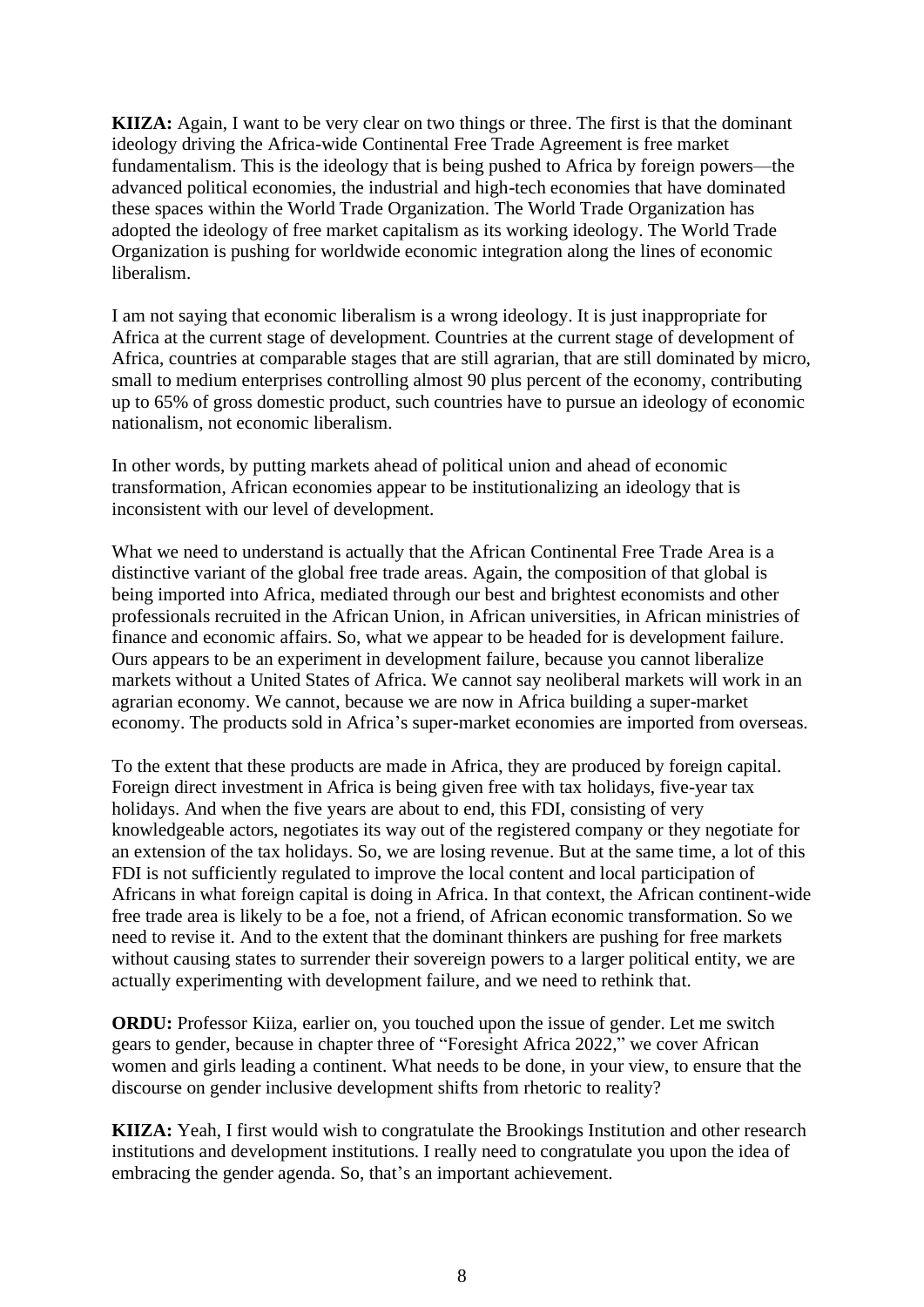But we need to appreciate that the focus has been basically on two things or three. First is political representation in parliament, in cabinet, in local government jurisdictions. The focus of the gender agenda has been on the numbers. So, gender has been reduced to the number of females. Gender is social relationship issue, the relationship between men and women in the process of production and reproduction. That's what gender is all about. But today, the issue is when people say gender, they mean where are the women? Where are the girls? And that is another way.

So, the development discourse is doing the right thing by bringing the gender agenda on board. We need to go much further, much deeper by ensuring that the issue is not just about the number of women in the commanding heights of politics. We want to appreciate, like Molly Noakes argues—Mary Molly Noakes argued that actually what we need is women's economic empowerment. Without economic empowerment, you cannot talk of political representation that is meaningful.

So, we need to ensure that women are skilled. They receive the kind of education. So we must address the question of high school dropout rates. High school dropout rates affect both boys and girls, but they disproportionately affect the girl child. In Uganda, for example, 65% of the girls who begin primary one never complete the full primary school cycle. They drop out before completing seven years; 65%. The transition rate, even those who complete, is much lower than those of the boys. Now, let me be clear. We need to address the needs of the boy child alongside the needs of the girl child. That would be a better gender conversation. Because boys and girls from poor households are affected in unique ways and we need to address that question. But fundamentally, we need to ensure that the gender agenda is not just about numbers, counting of numbers of MPs who are women. We need to address the girl child question.

Second, we need to be able to say, where are this skilling programs that ensure that male and female have an equal chance to be able to get skills of the digital economy, skills of a modern industrial economy, rather than the social science skills alone. I'm a social scientist, and I think social science skills like critical thinking, communication skills, are very important, but we need to make sure that we hybridize them with the things that will ensure the proper participation of men and women in the labor market, and in the process of wealth creation.

But number three, we need uniquely to address things that constrain the girl child's participation in school and in the labor market. Studies in Uganda have concluded that there are things which are doable, such as sanitary towels, sanitary pads for the girl child. A substantial number of girls dropping out of school are not able to afford sanitary towels. We do have elites in power in Uganda, they have failed, they have allocated money for elitist consumption. We have a huge parliament in Uganda and many other African countries, huge cabinets, large ministries, departments, and agencies. But we are not allocating money for the girl child to ensure that the girl child from the poor household is able to access sanitary towels to stay in the school and have a chance at life's opportunities.

And I hasten to add that addressing the question of numbers of women without transforming the females into a skilled labor force for a 21st digital economy is actually missing the point. It is not just numbers. We need to be able to ensure that women are proactively empowered, alongside the men, to be useful members of the political economy of the 21st century. And that means going beyond the current narrative of elitist women. So, the elitist agenda is not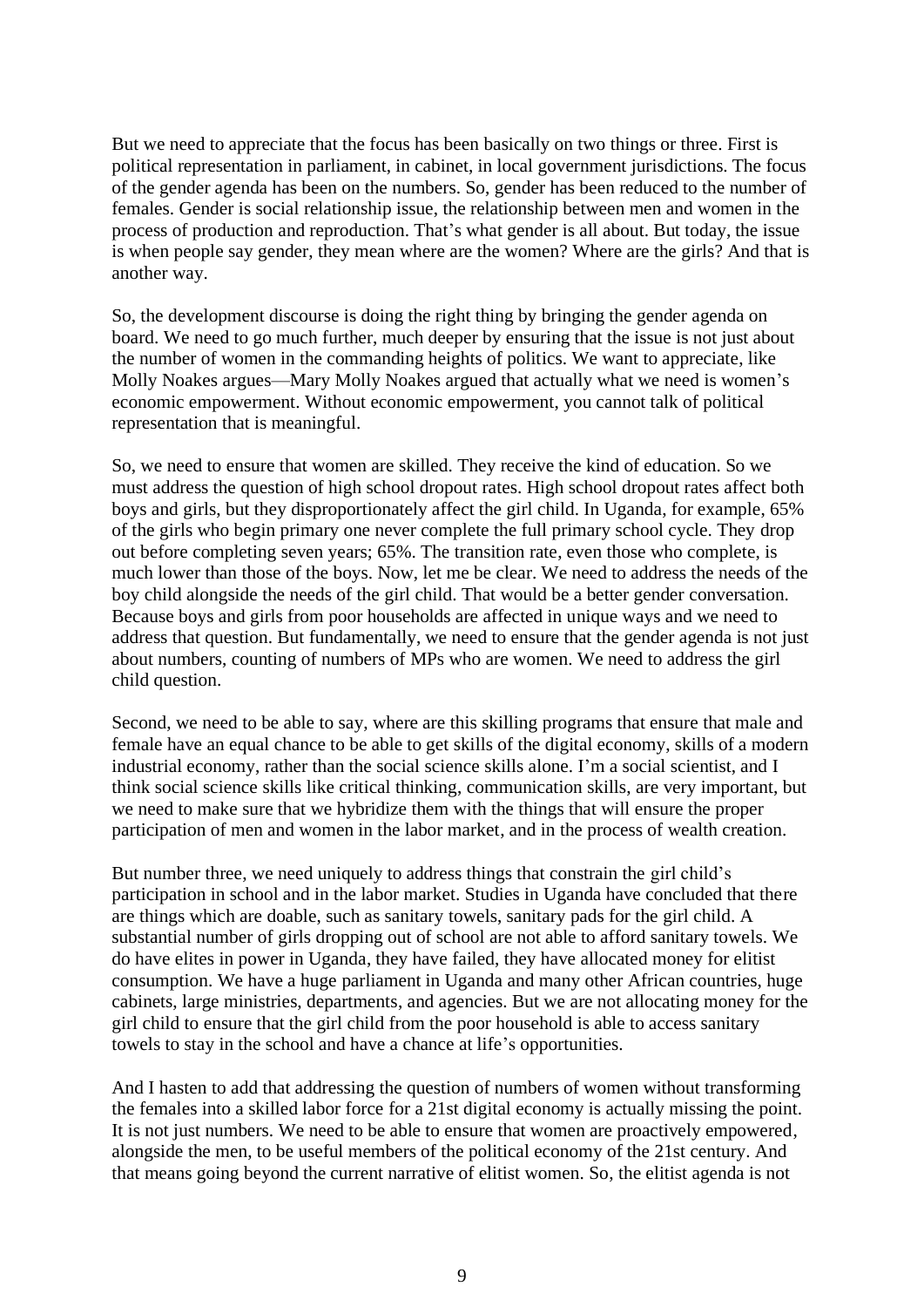sufficiently addressing the patriarchal obstacles that constrain women. And the elitist agenda is actually about women who, without any assistance, can compete with any man across the world. We have the women now in spaces, international, regional, and national, who can compete without any assistance. I think what we are missing is an agenda that brings on board females and males who, because of their socioeconomic status, are not able to compete with their peers in the labor market and in the institutions of learning.

**ORDU:** Fascinating, indeed, the idea of much more practical approaches to the gender question rather than the obsession with number counting. I think that's what you're saying. I wanted to turn to an issue also you touched upon, which in chapter five of Foresight 2022, we cover the notion of technological innovation, creating and harnessing tools for improved livelihoods. In your view, what are the preconditions for Africa's industrial revolution? In particular, what needs to be done to build Africa's readiness for the so-called fourth industrial revolution?

**KIIZA:** The fourth industrial revolution is extremely important because it is associated with 21st century technologies, which include robotics engineering, big data, 3D printing, the Internet of Things, and the use of data science as an instrument for evidence-based public policy.

The problem at hand is that many African countries have been persuaded by the intellectual orthodoxy to think that you can leapfrog from an agrarian economy, skipping the stage of industrial manufacturing into a high-tech service economy. That is extremely misleading.

I have argued and I wish to repeat that virtually all the digital technologies, all the digital spaces are mediated through manufactured products, including this conversation we are having in a digital space. This conversation is mediated through a laptop. It is mediated through a smartphone. These are manufactured products. The tabs, these are manufactured products. So, the idea that Africans can leapfrog from a backward agrarian economy into a high-tech service economy is very misleading or even harmful. Misleading because there is no country that has ever obtained measurable outcomes from a digital society, a digital service economy, without building but manufacturing capabilities.

There is also destructive in that once you leapfrog from an agrarian economy, Africa-style, into the digital economy, Rwanda-style, Africa-style, what is happening is that you are actually incorporated into the digital economy as a contributor of low-value added services. So, let me be clear: the services sector, thanks to telecommunications and rising internet penetration rates, is accounting for over 53% of GDP in most African countries. To some, that means structural transformation from an agrarian economy into a service economy. I have argued that many of the participants in the digital economy are actually doing peripheral activities like selling airtime, or holding a manufactured phone made in China, made in Korea, made in America—you hold a phone, a manufactured product, which is imported, or you go on your laptop or tab and play with the buttons and transmit money. So, those people are computed as people in the services sector.

But our contribution is not about the high tech. We are the tail's end, not the actual services that are rewarded. So, the rewards of the digital economy are going to countries that are innovating, countries that are contributing to value, high value addition in that space. So, in other words, for Africa to be able to leverage modern technology, we need to appreciate that meaningful structural transformation of the economy means moving from the primary